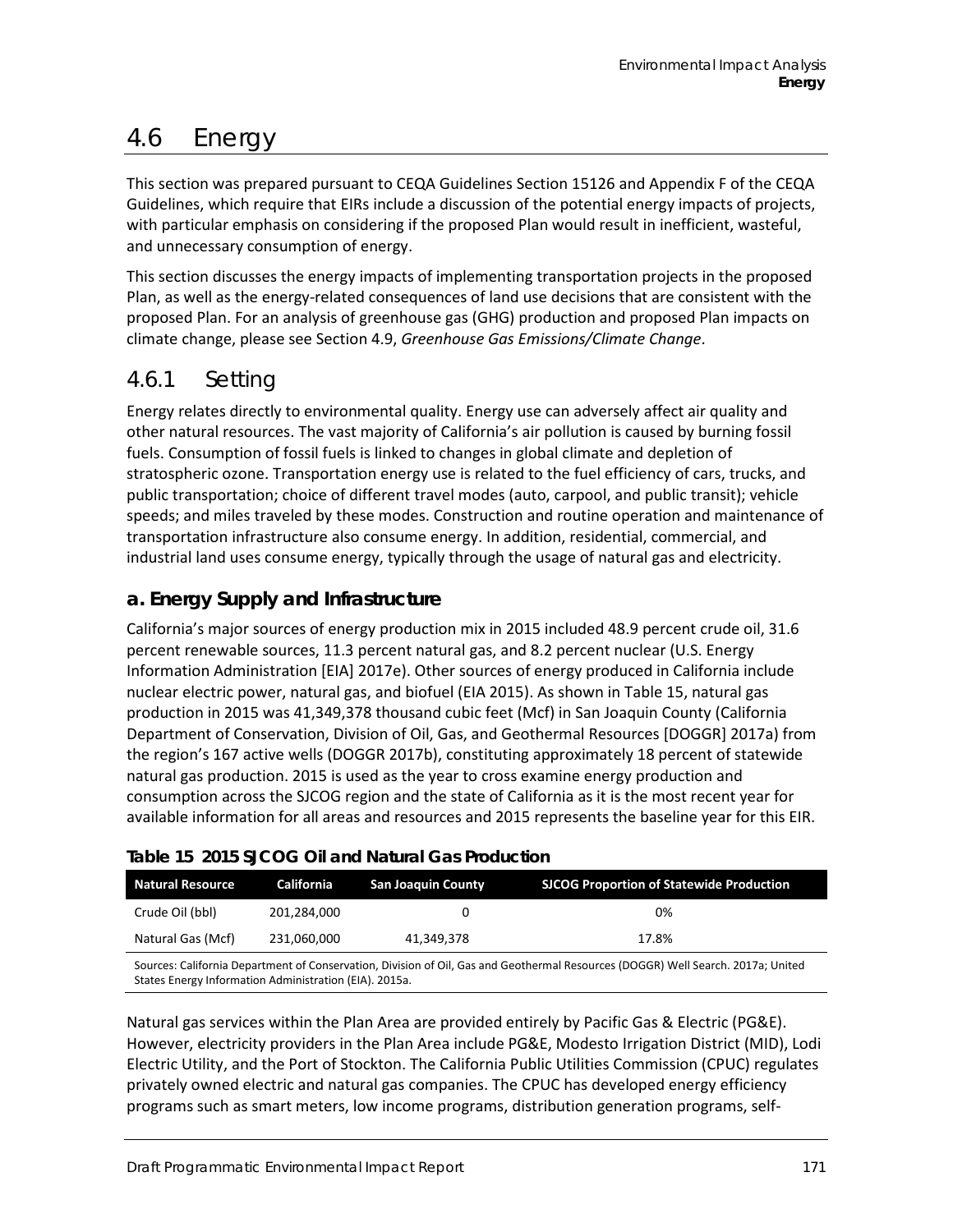generation incentive programs, and a California solar initiative (CPUC 2017). Additionally, the CEC maintains a power plant data base that describes all of the operating power plants in the State by county. San Joaquin County contains 22 power plants generating electricity, of which nine are natural gas-fired, six are solar-powered, four are biomass-powered, two are wind-powered, and one is hydro-powered (CEC 2017e).

# **Existing Transmission and Distribution Facilities**

The components of transmission and distribution systems include the generating facility, switching yards and stations, primary substation, distribution substations, distribution transformers, various sized transmission lines, and the customers. The United States contains over a quarter million miles of transmission lines, most of them capable of handling voltages between 115 kilovolts (kv) and 345 kv, and a handful of systems of up to 500 kv and 765 kv capacity. Transmission lines are rated according to the amount of power they can carry, the product of the current (rate of flow), and the voltage (electrical pressure). Generally, transmission is more efficient at higher voltages.

Generating facilities, hydro-electric dams, and power plants usually produce electrical energy at fairly low voltages, which is increased by transformers in substations. From there, the energy proceeds through switching facilities to the transmission lines. At various points in the system, the energy is "stepped down" to lower voltages for distribution to customers. Power lines are either high voltage (115, 230, 500, and 765 kv) transmission lines or low voltage (12, 24, and 60 kv) distribution lines.

Overhead transmission lines consist of the wires carrying the electrical energy (conductors), insulators, support towers, and grounded wires to protect the lines from lightening (called shield wires). Towers must meet the structural requirements of the system in several ways. They must be able to support both the electrical wires, the conductors, and the shield wires under varying weather conditions, including wind and ice loading, as well as a possible unbalanced pull caused by one or two wires breaking on one side of a tower. Every mile or so, a "dead-end" tower must be able to take the strain resulting if all the wires on one side of a tower break. Every change in direction requires a special tower design. In addition, the number of towers required per mile varies depending on the electrical standards, weather conditions, and the terrain. All towers must have appropriate foundations and be available at a fairly regular spacing along a continuous route accessible for both construction and maintenance.

A right-of-way is a fundamental requirement for all transmission lines. A right-of-way must be kept clear of vegetation that could obstruct the lines or towers by falling limbs or interfering with the sag or wind sway of the overhead lines. If necessary, land acquisition and maintenance requirements can be substantial. The dimensions of a right-of-way depends on the voltage and number of circuits carried and the tower design. Typically, transmission line rights-of-way range from 100 to 300 feet in width.

The electric power supply grid within San Joaquin County is part of a larger supply network operated and maintained by PG&E that encompasses the entire northern California region. This system ties into yet a larger grid known as the California Power Pool that connects with the San Diego Gas and Electric and Southern California Edison Companies. These companies coordinate the development and operation, as well as purchase, sale, and exchange of power throughout the State of California.

Within San Joaquin County, PG&E owns most of the transmission and distribution facilities, except for those owned and maintained by Lodi Electric, MID, and the Port of Stockton. Two major 500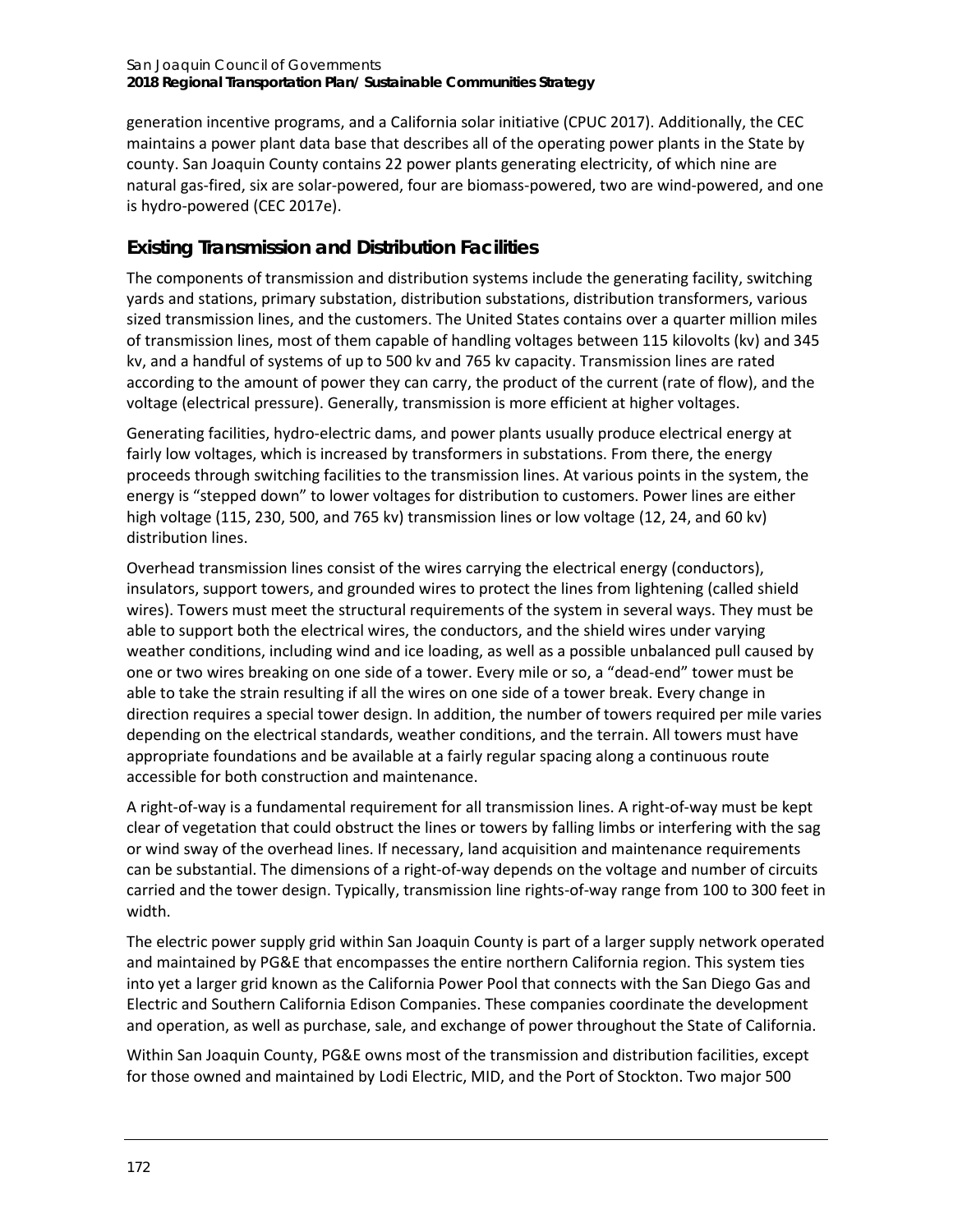megawatt (MW) transmission lines pass through the county, connecting San Joaquin County to the national power grid, allowing the wheeling of power to locations where power is in demand.

# **b. Energy Consumption and Sources**

Total energy consumption in the U.S. in 2015 was estimated at approximately 97,251 trillion Btu (EIA 2015b). In 2015, petroleum provided approximately 36.7 percent of the energy used in in the U.S. (EIA 2015c). In the same year, coal provided approximately 15.98 percent of energy consumed, natural gas provided approximately 28.9 percent, nuclear energy provided approximately 8.5 percent, and total renewable sources supplied the rest at approximately 9.5 percent (EIA 2015c). On a per capita basis, California is ranked third lowest of the states in terms of energy use (197 million Btu per person), or about 43.5 percent less than the U.S.'s average per capita consumption of 348.7 million Btu per person (EIA 2017a).

# **Electricity and Natural Gas**

In 2015, California produced 69 percent of the electricity it used. The remainder was imported from outside the state. In that year, California used 282,896.3 gigawatt hours (GWh) of electricity (California Energy Commission [CEC] 2017a), or approximately 965 trillion Btu, while a total of 196,194 GWh was produced in-state (CEC 2017b). Additionally, Californians consumed an estimated 24,505.5 million U.S. Therms, or approximately 2,278 trillion Btu of natural gas in 2015 (CEC 2017c). [Table 16](#page-2-0) illustrates the electricity and natural gas consumption in 2015 for the Plan Area.

|             | Annual<br>Consumption <sup>1</sup> | <b>Proportion of</b><br><b>Statewide</b><br><b>Consumption</b> | <b>Annual Btu</b><br>Equivalent<br>(millions of Btu) | Per Capita Annual<br>Consumption<br>(millions of Btu) |
|-------------|------------------------------------|----------------------------------------------------------------|------------------------------------------------------|-------------------------------------------------------|
| Electricity | 5,166.7                            | 1.8%                                                           | 965.242.175.6                                        | 1,334.1                                               |
| Natural Gas | 192.9                              | 0.8%                                                           | 17,934,684.6                                         | 24.7                                                  |
| Total       | n/a                                | n/a                                                            | 983,176,860.2                                        | 1,358.8                                               |

#### <span id="page-2-0"></span>**Table 16 2015 SJCOG Electricity and Natural Gas Consumption**

<sup>1</sup> Electricity consumption is quantified in Millions of Kilowatt-Hours (GWh), whereas natural gas is quantified in Millions of Btu. Note: The per capita consumption for natural gas and electricity are determined by using 2015 data from the CEC for overall countywide consumption and divided by the 2015 county population retrieved from the United States Census Bureau database. Sources: CEC 2017b; CEC 2017c; U.S. Census Bureau 2017; Schremp 2017

As shown in [Table 16,](#page-2-0) the Plan Area accounted for approximately 1.8 percent of the State's electricity consumption and 0.8 percent of the State's natural gas consumption in 2015 (CEC 2017b; CEC 2017c; U.S. Census Bureau 2016). With a 2015 population of 723,496 (U.S. Census Bureau 2016), the Plan Area consumed approximately 7,140 kilowatt-hours (kWh) of electricity and 265 therms (thm) of natural gas per capita, or approximately 1,358.8 million Btu per capita.

# **Petroleum**

Petroleum fuels in the Plan Area are generally purchased by individual users such as residents and employees. While no petroleum refineries are located within the Plan Area, a local network of gas transmission and hazardous liquid pipelines exists in the Plan Area. According to the United States Department of Transportation (DOT) Pipeline and Hazardous Materials Safety Administration (PHMSA), San Joaquin County contains approximately 325 miles of natural gas transmission pipelines and 140 miles of hazardous liquid pipelines (PHMSA 2017).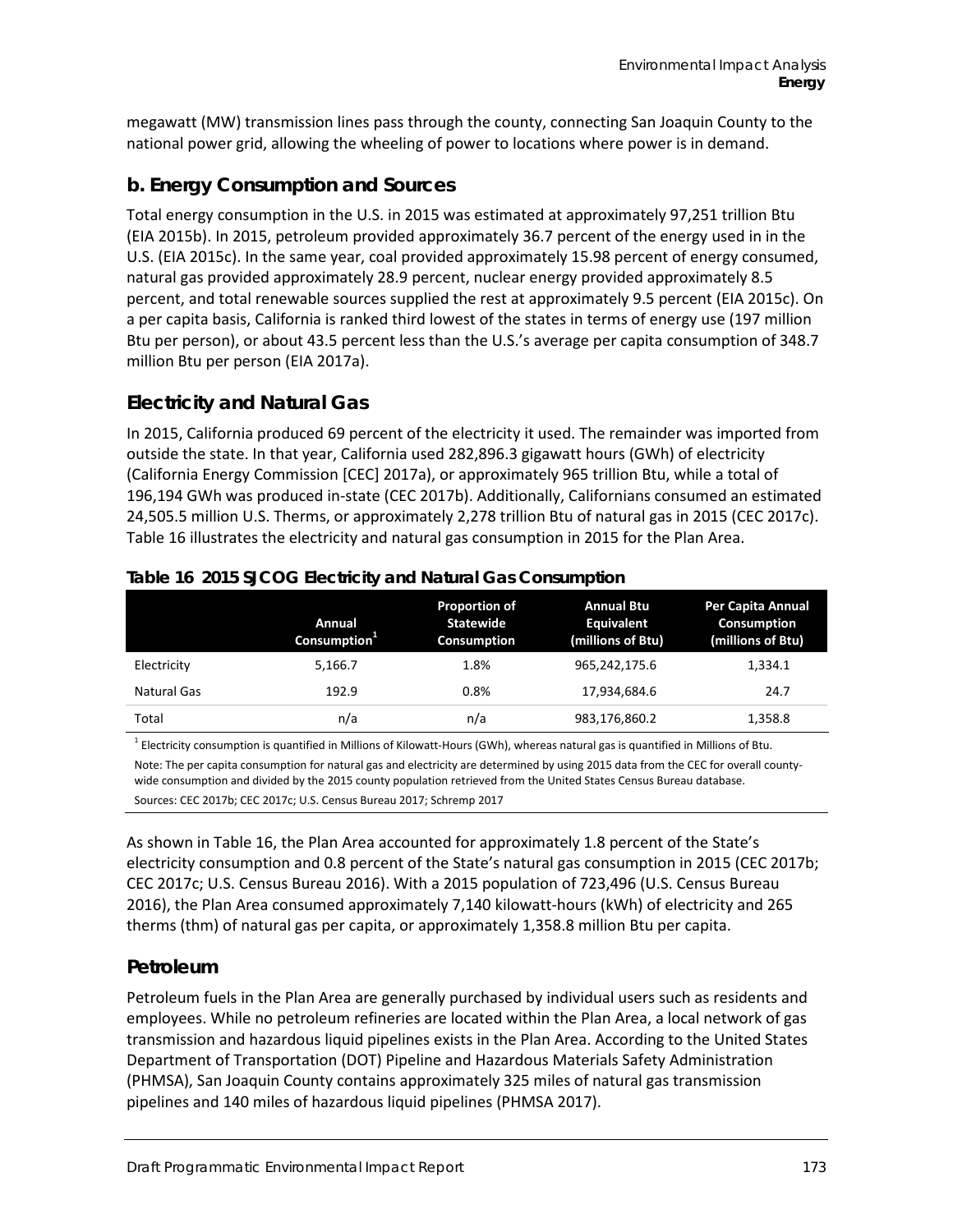Energy consumed by the transportation sector accounts for roughly 39.3 percent of California's energy demand, amounting to approximately 3,017 trillion Btu in 2015 (EIA 2017g). California's transportation sector, including on-road and rail transportation, consumed roughly 558,115,000 bbl of petroleum fuels in 2015 (EIA 2017h). Furthermore, petroleum-based fuels are used for approximately 98.5 percent of the State's transportation activity (EIA 2017h). Most gasoline and diesel fuel sold in California for motor vehicles is refined in California to meet state-specific formulations required by the California Air Resources Board (CARB). Major petroleum refineries in California are concentrated in three counties: Contra Costa, Kern, and Los Angeles (CEC 2016).

As stated in Section 4.14, *Transportation and Circulation*, approximately 6.5 billion vehicle miles were traveled within the SJCOG region in 2015. This equates to approximately 17.9 million VMT per day[. Table 17](#page-3-0) illustrates the daily and annual VMT for the SJCOG region in 2015.

| <b>Full Fleet</b>  | Daily VMT  | <b>Annual VMT</b> |
|--------------------|------------|-------------------|
| SJCOG Total        | 17,868,785 | 6,522,106,729     |
| Source: SJCOG 2018 |            |                   |

## <span id="page-3-0"></span>**Table 17 2015 Daily and Annual VMT for the SJCOG Region**

As illustrated in [Table 17,](#page-3-0) daily vehicle miles travelled (VMT) within the SJCOG region were estimated at approximately 17.9 million in 2015. Based on estimated gasoline and diesel consumption derived from fuel sales in the region for 2015, approximately 163 billion Btu were consumed per day in 2015, as shown in [Table 18.](#page-3-1)

<span id="page-3-1"></span>

|  |  |  |  | Table 18 2015 Fuel Consumption in the SJCOG region |
|--|--|--|--|----------------------------------------------------|
|--|--|--|--|----------------------------------------------------|

|          | <b>2015 Fuel</b><br><b>Consumption</b><br>(millions of gallons) | 2015 Annual<br><b>Fuel Use</b><br>(billion Btu) | 2015 Daily<br><b>Energy Use</b><br>(billion Btu) | 2015 Daily Per Capita<br><b>Energy Use</b><br>(thousand Btu) |
|----------|-----------------------------------------------------------------|-------------------------------------------------|--------------------------------------------------|--------------------------------------------------------------|
| Gasoline | 276.36                                                          | 30,340.45                                       | 83.12                                            | 114.88                                                       |
| Diesel   | 235.00                                                          | 29.953.10                                       | 80.06                                            | 100.65                                                       |
| Total    | 511.36                                                          | 60,293.55                                       | 163.18                                           | 215.53                                                       |

Note: Total fuel consumption was determined from data provided by CEC technical staff (Schremp 2017). Fuel use in terms of Btu was determined by applying the appropriate energy consumption factors, as provided by CEC technical staff (Schremp 2017). The per capita consumption for fuel was determined by the applying the 2015 San Joaquin County population retrieved from the United States Census Bureau database.

Note: Totals may not add up due to rounding.

Sources: Schremp 2017; United States Census Bureau 2016

# **Alternative Fuels**

A variety of alternative fuels are used to reduce petroleum-based fuel demand. The use of these fuels is encouraged through various statewide regulations and plans (e.g. Low Carbon Fuel Standard and SB 32). Conventional gasoline and diesel may be replaced, depending on the capability of the vehicle, with many transportation fuels including the following:

#### *Hydrogen*

Hydrogen is being explored for use in combustion engines and fuel cell electric vehicles. The interest in hydrogen as an alternative transportation fuel stems from its clean-burning qualities, its potential for domestic production, and the fuel cell vehicle's potential for high efficiency (two to three times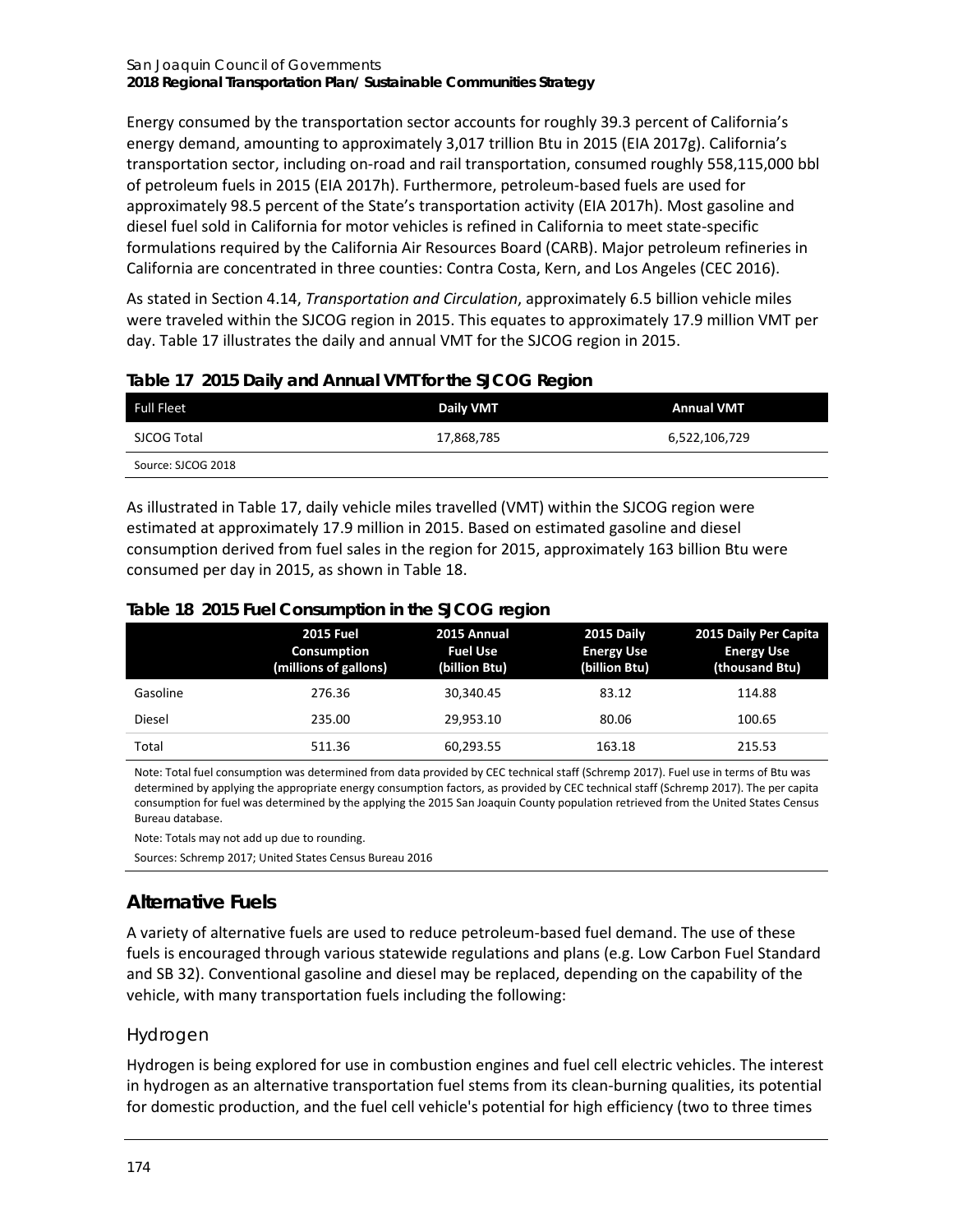more efficient than gasoline vehicles). Currently, 34 hydrogen refueling stations are located in California; however, none are located in the SJCOG region (U.S. Department of Energy [DOE] 2017).

#### *Biodiesel*

Biodiesel is a renewable alternative fuel that can be manufactured from vegetable oils, animal fats, or recycled restaurant greases. Biodiesel is biodegradable and cleaner-burning than petroleumbased diesel fuel. Biodiesel can run in any diesel engine generally without alterations, but fueling stations have been slow to make it available. There are currently 10 biodiesel refueling stations in California, one of which is located in Lodi at 1126 East Pine Street (DOE 2017).

#### *Electricity*

Electricity can be used to power electric and plug-in hybrid electric vehicles directly from the power grid. Electricity used to power vehicles is generally provided by the electricity grid and stored in the vehicle's batteries. Fuel cells are being explored as a way to use electricity generated on board the vehicle to power electric motors. There are currently 32 located in San Joaquin County (DOE 2017).

## **c. Regulatory Setting**

Programs and policies at the State and national levels have emerged to bolster the previous trend towards energy efficiency, as discussed below.

## **Federal**

#### *Energy Policy Conservation Act (EPCA) and CAFE Standards*

The EPCA of 1975 established nationwide fuel economy standards in order to conserve oil. Pursuant to this Act, the National Highway Traffic and Safety Administration, part of the U.S. Department of Transportation, is responsible for revising existing fuel economy standards and establishing new vehicle fuel economy standards.

The Corporate Average Fuel Economy (CAFE) program was established to determine vehicle manufacturer compliance with the government's fuel economy standards. Compliance with CAFE standards is determined based on each manufacturer's average fuel economy for the portion of their vehicles produced for sale in the United States.

#### *National Energy Policy Act of 1992 (EPACT92)*

EPACT92 calls for programs that promote efficiency and the use of alternative fuels. EPACT92 requires certain federal, state, and local government and private fleets to purchase a percentage of light duty alternative fuel vehicles (AFVs) capable of running on alternative fuels each year. In addition, EPACT92 has financial incentives. Federal tax deductions will be allowed for businesses and individuals to cover the incremental cost of AFVs. States are also required by the act to consider a variety of incentive programs to help promote AFVs.

#### *Energy Policy Act of 2005*

The Energy Policy Act of 2005 provides renewed and expanded tax credits for electricity generated by qualified energy sources, such as landfill gas; provides bond financing, tax incentives, grants, and loan guarantees for clean renewable energy and rural community electrification; and establishes a federal purchase requirement for renewable energy.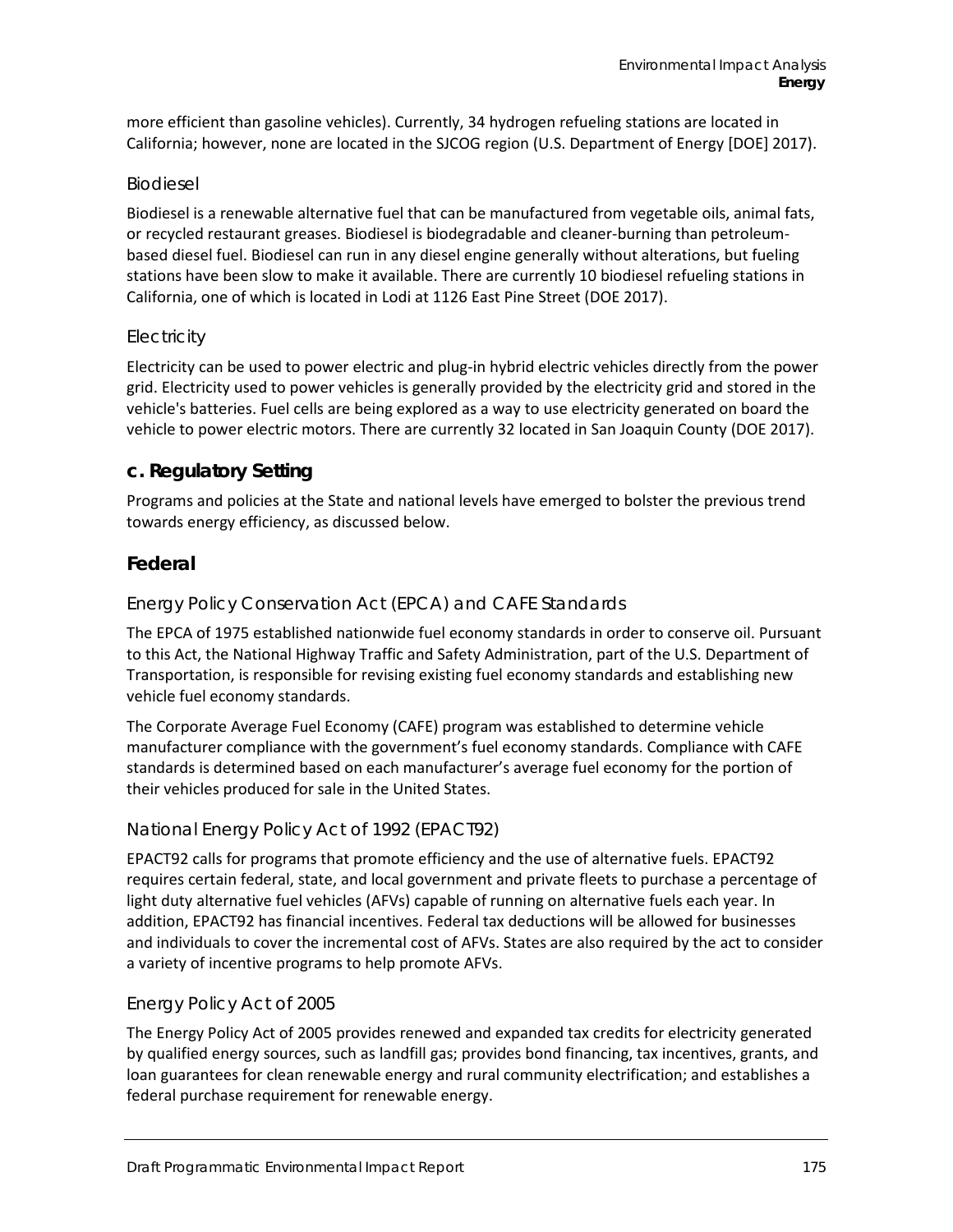## *Energy Independence and Security Act of 2007 (EISA)*

EISA is designed to improve vehicle fuel economy and help reduce U.S. dependence on oil. It expands the production of renewable fuels, reducing dependence on oil, and confronting global climate change. Specifically, it:

- Increases the supply of alternative fuel sources by setting a mandatory Renewable Fuel Standard (RFS) requiring fuel producers to use at least 36 billion gallons of biofuel in 2022, which represents a nearly five-fold increase over current levels; and
- Reduces U.S. demand for oil by setting a national fuel economy standard of 35 miles per gallon by 2020 – an increase in fuel economy standards of 40 percent.

## *Clean Cities Program*

The U.S. Department of Energy's (DOE) Clean Cities Program promotes voluntary, locally based government/industry partnerships for the purpose of expanding the use of alternatives to gasoline and diesel fuel by accelerating the deployment of AFVs and building local AFV refueling infrastructure. The mission of the Clean Cities Program is to advance the nation's economic, environmental and energy security by supporting local decisions to adopt practices that contribute to the reduction of petroleum consumption. The Clean Cities Program carries out this mission through a network of more than 80 volunteer coalitions, which develop public/private partnerships to promote alternative fuels and vehicles, fuel blends, fuel economy, hybrid vehicles, and idle reduction.

## **State**

## *Warren-Alquist Act*

The 1975 Warren-Alquist Act established the California Energy Resources Conservation and Development Commission, now known as CEC. The Act established a State policy to reduce wasteful, uneconomical, and unnecessary uses of energy by employing a range of measures. The CPUC regulates privately-owned utilities in the energy, rail, telecommunications, and water fields.

## *California Energy Plan*

CEC is responsible for preparing the California Energy Plan, which identifies emerging trends related to energy supply, demand, conservation, public health and safety, and the maintenance of a healthy economy. The current (2008) California Energy Plan calls for the State to assist in the transformation of the transportation system to improve air quality, reduce congestion, and increase the efficient use of fuel supplies with the least environmental and energy costs. To further this policy, the plan identifies a number of strategies, including assistance to public agencies and fleet operators in implementing incentive programs for zero-emission vehicles and addressing their infrastructure needs; and encouragement of urban designs that reduce vehicle miles traveled (VMT) and accommodate pedestrian and bicycle access.

## *Assembly Bill 2076: Reducing Dependence on Petroleum*

Pursuant to Assembly Bill (AB) 2076 (Chapter 936, Statutes of 2000), CEC and CARB prepared and adopted in 2003 a joint agency report, *Reducing California's Petroleum Dependence*. Included in this report are recommendations to increase the use of alternative fuels to 20 percent of on-road transportation fuel use by 2020 and 30 percent by 2030, significantly increase the efficiency of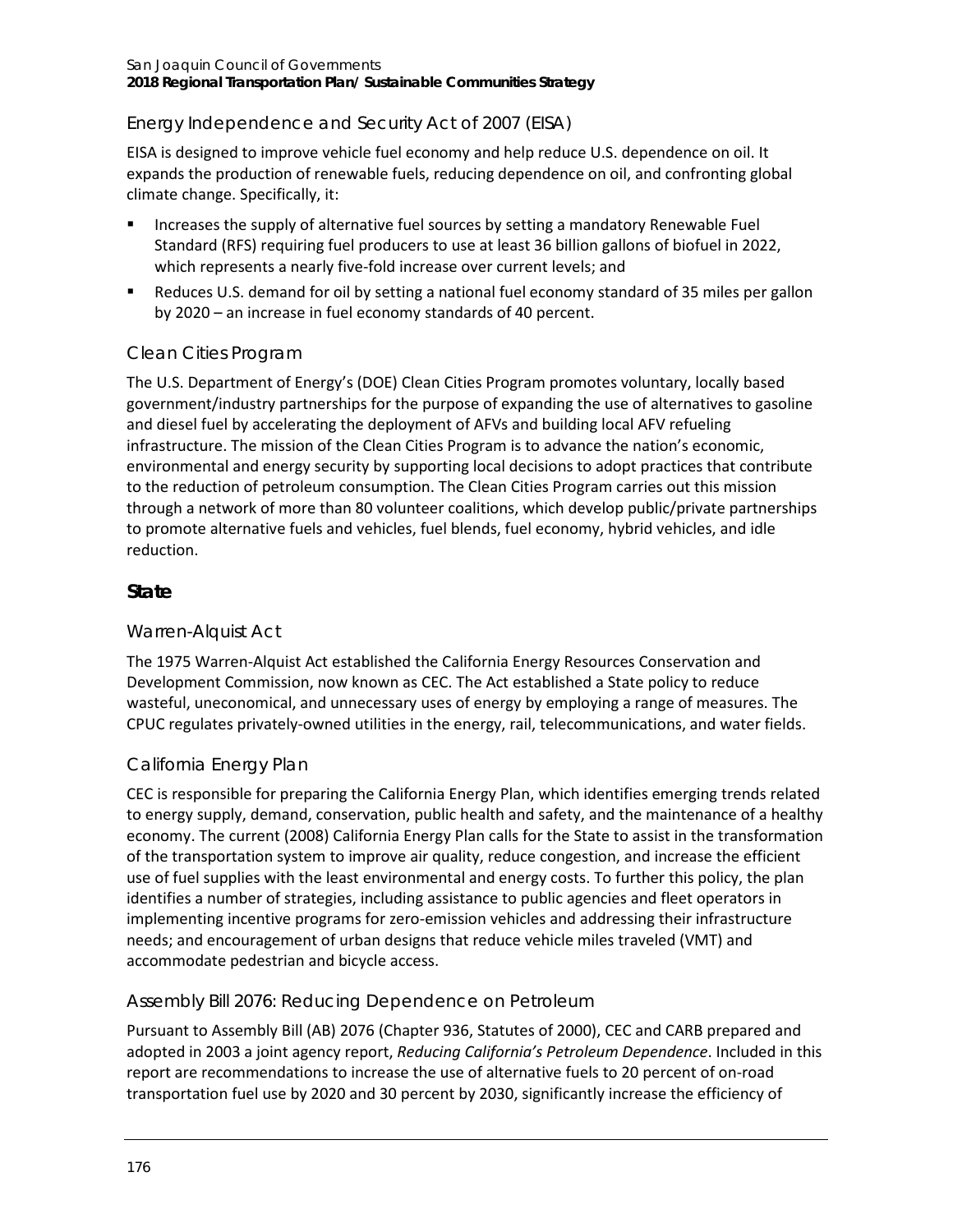motor vehicles, and reduce per capita VMT. Further, in response to the CEC's 2003 and 2005 *Integrated Energy Policy Reports*, the governor directed CEC to take the lead in developing a longterm plan to increase alternative fuel use.

A performance-based goal of AB 2076 was to reduce petroleum demand to 15 percent below 2003 demand.

#### *Integrated Energy Policy Report (IEPR)*

Senate Bill (SB) 1389 (Chapter 568, Statutes of 2002) required CEC to conduct assessments and forecasts of all aspects of energy industry supply, production, transportation, delivery and distribution, demand, and prices. The CEC shall use these assessments and forecasts to develop energy policies that conserve resources, protect the environment, ensure energy reliability, enhance the state's economy, and protect public health and safety.

CEC adopts an IEPR every two years and an update every other year. The 2017 IEPR provides a summary of priority energy issues currently facing the State, outlining strategies and recommendations to further the State's goal of ensuring reliable, affordable, and environmentally responsible energy sources. Energy topics covered in the report include electricity resource and supply plans; electricity and natural gas demand forecasts; natural gas outlooks; transportation energy demand forecasts; energy efficiency savings; integrated resource planning; a barriers study; climate adaptation and resilience; renewable gas; southern California energy reliability; distributed energy resources; strategic transmission investment plans; and existing power plan reliability issues.

#### *Senate Bill 1078: California Renewables Portfolio Standard Program.*

SB 1078 (Chapter 516, Statutes of 2002), as expanded under SB 2, establishes a renewable portfolio standard (RPS) for electricity supply. The RPS requires that retail sellers of electricity, including investor-owned utilities and community choice aggregators, provide 20 percent of their supply from renewable sources by 2017. SB 2 expanded this law and required procurement from eligible renewable energy resources to 33 percent by 2020. In addition, electricity providers subject to the RPS must increase their renewable share by at least one percent each year. The outcomes of this legislation will impact regional transportation powered by electricity.

#### *Senate Bill X1-2: California Renewable Energy Portfolio Standard*

In 2011, Governor Brown signed SB X1-2, which requires retail sellers of electricity, including investor-owned utilities and community choice aggregators, to provide at least 33 percent of their electricity supply (portfolio) from renewable sources by 2020. CPUC and CEC jointly implement the Statewide RPS program through rulemakings and monitoring the activities of electric energy utilities in the state.

#### *Senate Bill 350: Clean Energy and Pollution Reduction Act of 2015*

The Clean Energy and Pollution Reduction Act of 2015 (SB 350) requires the amount of electricity generated and sold to retail customers per year from eligible renewable energy resources be increased to 50 percent by December 31, 2030. This act also requires doubling of the energy efficiency savings in electricity and natural gas for retail customers, through energy efficiency and conservation by December 31, 2030.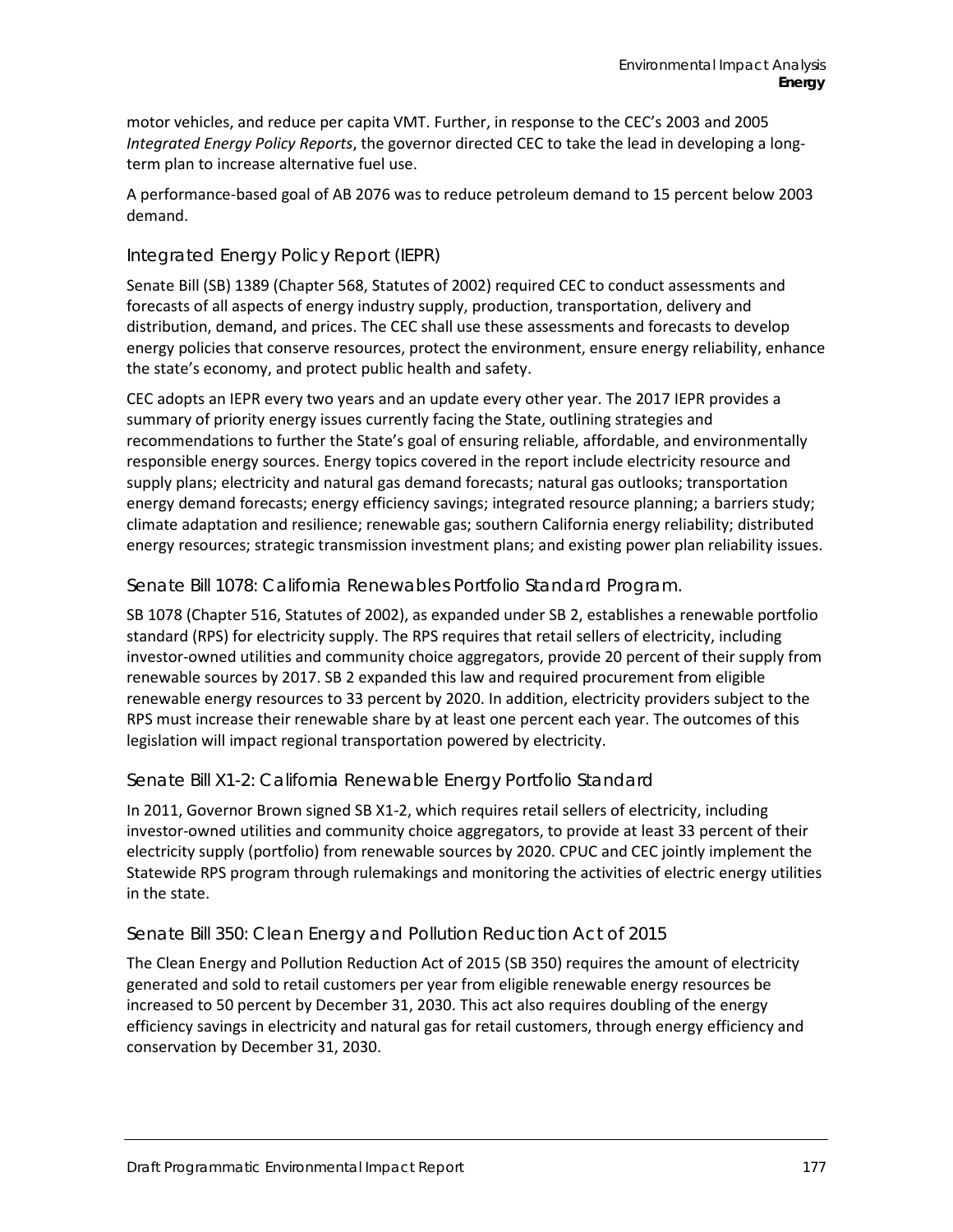## *Assembly Bill 1493: Reduction of Greenhouse Gas Emissions*

AB 1493 (Chapter 200, Statutes of 2002), known as the "Pavley bill," amended Health and Safety Code sections 42823 and 43018.5 requiring CARB to develop and adopt regulations that achieve maximum feasible and cost-effective reduction of GHG emissions from passenger vehicles, lightduty trucks, and other vehicles used for noncommercial personal transportation in California.

Implementation of new regulations prescribed by AB 1493 required that the State of California apply for a waiver under the federal Clean Air Act. Although EPA initially denied the waiver in 2008, EPA approved a waiver in June 2009, and in September 2009, CARB approved amendments to its initially adopted regulations to apply the Pavley standards that reduce GHG emissions to new passenger vehicles in model years 2009 through 2016. According to CARB, implementation of the Pavley regulations is expected to reduce fuel consumption while also reducing GHG emissions (CARB 2017a).

## *Energy Action Plan*

The first Energy Action Plan (EAP) emerged in 2003 from a crisis atmosphere in California's energy markets. The state's three major energy policy agencies (CPUC, CEC, and the Consumer Power and Conservation Financing Authority [established under deregulation and now defunct]) came together to develop one high-level, coherent approach to meeting California's electricity and natural gas needs. It was the first time that energy policy agencies formally collaborated to define a common vision and set of strategies to address California's future energy needs and emphasize the importance of the impacts of energy policy on the California environment.

In the October 2005 *Energy Action Plan II*, CEC and CPUC updated their energy policy vision by adding some important dimensions to the policy areas included in the original EAP, such as the emerging importance of climate change, transportation-related energy issues and research and development activities. CEC adopted an update to the EAP II in February 2008 that supplements the earlier EAPs and examines the State's ongoing actions in the context of global climate change.

## *Assembly Bill 1007: State Alternative Fuels Plan*

AB 1007 (Chapter 371, Statutes of 2005) required CEC to prepare a State plan to increase the use of alternative fuels in California. CEC prepared the State Alternative Fuels Plan (SAF Plan) in partnership with the ARB and in consultation with other State, federal, and local agencies. The SAF Plan presents strategies and actions California must take to increase the use of alternative nonpetroleum fuels in a manner that minimizes costs to California and maximizes the economic benefits of in-state production. The SAF Plan assessed various alternative fuels and developed fuel portfolios to meet California's goals to reduce petroleum consumption, increase alternative fuels use, reduce GHG emissions, and increase in-state production of biofuels without causing a significant degradation of public health and environmental quality.

## *Bioenergy Action Plan, Executive Order #S-06-06*

Executive Order (EO) S-06-06, April 25, 2006, establishes targets for the use and production of biofuels and biopower, and directs State agencies to work together to advance biomass programs in California while providing environmental protection and mitigation. The EO establishes the following target to increase the production and use of bioenergy, including ethanol and biodiesel fuels made from renewable resources: produce a minimum of 20 percent of its biofuels within California by 2010, 40 percent by 2020, and 75 percent by 2050. EO S-06-06 also calls for the State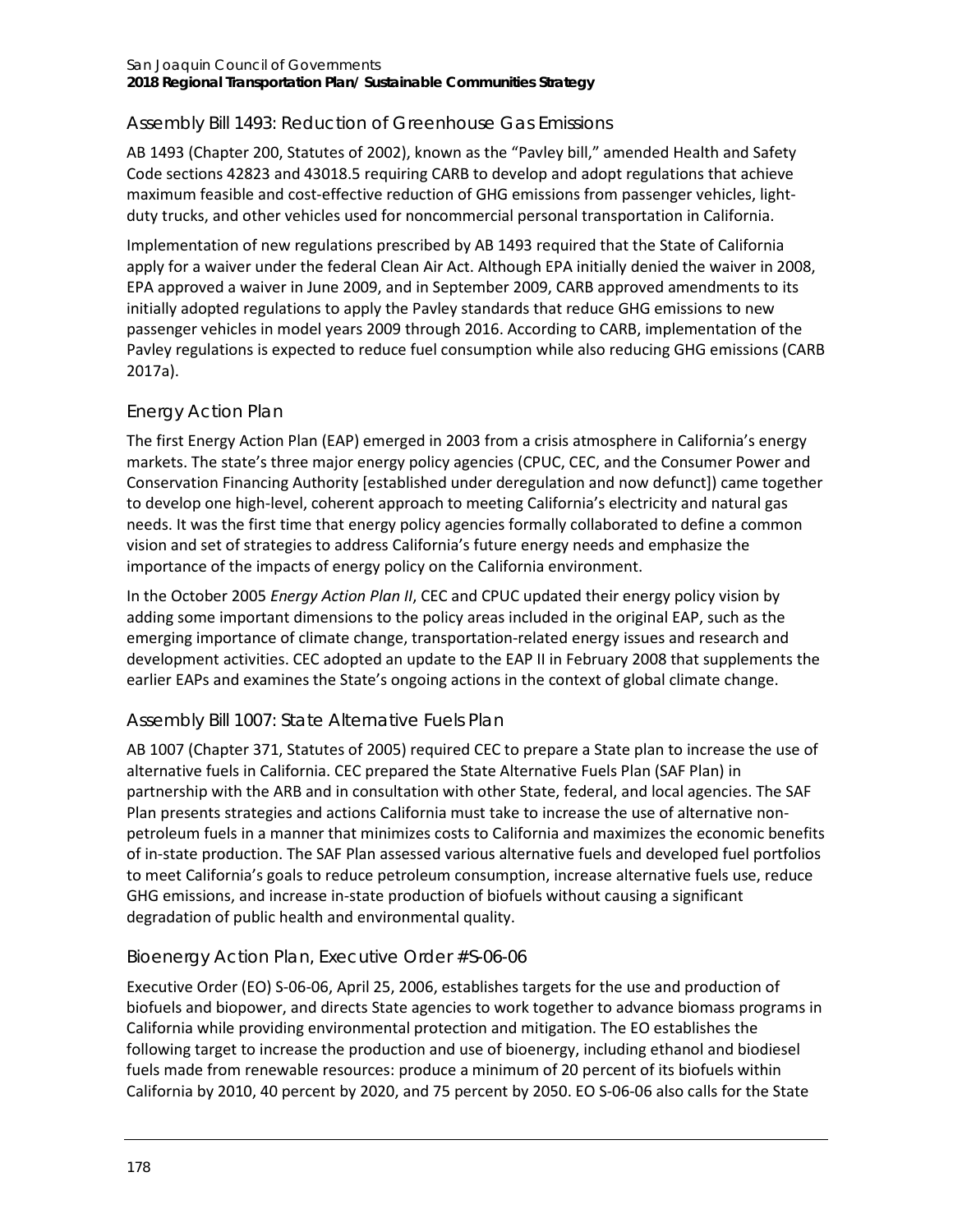to meet a target for use of biomass electricity. The 2011 Bioenergy Action Plan identifies those barriers and recommends actions to address them so that the State can meet its clean energy, waste reduction, and climate protection goals. The 2012 Bioenergy Action Plan updates the 2011 Plan and provides a more detailed action plan to achieve the following goals:

- Increase environmentally and economically sustainable energy production from organic waste;
- Encourage development of diverse bioenergy technologies that increase local electricity generation, combined heat and power facilities, renewable natural gas, and renewable liquid fuels for transportation and fuel cell applications;
- Create jobs and stimulate economic development, especially in rural regions of the state; and
- **EXE** Reduce fire danger, improve air and water quality, and reduce waste.

#### *Title 24, California Code of Regulations*

California Code of Regulations, Title 24, Part 6, is California's Energy Efficiency Standards for Residential and Non-residential Buildings. Title 24 was established by CEC in 1978 in response to a legislative mandate to create uniform building codes to reduce California's energy consumption, and provide energy efficiency standards for residential and nonresidential buildings. The standards are updated on an approximately three-year cycle to allow consideration and possible incorporation of new efficient technologies and methods. In 2016, CEC updated Title 24 standards with more stringent requirements effective January 1, 2017. All buildings for which an application for a building permit is submitted on or after January 1, 2017 must follow the 2016 standards. Energy efficient buildings require less electricity; therefore, increased energy efficiency reduces fossil fuel consumption and decreases GHG emissions. The CEC Impact Analysis for California's 2016 Building Energy Efficiency Standards estimates that the 2016 Standards are 28 percent more efficient than the previous 2013 standards for residential buildings and 5 percent more efficient for nonresidential buildings. The building efficiency standards are enforced through the local plan check and building permit process. Local government agencies may adopt and enforce additional energy standards for new buildings as reasonably necessary due to local climatologic, geologic, or topographic conditions, provided that these standards exceed those provided in Title 24.

#### *California Green Building Standards Code (2016), California Code of Regulations Title 24, Part 11*

California's green building code, referred to as CalGreen, was developed to provide a consistent approach to green building within the State. Having taken effect in January 2016, the most recent version of the Code lays out the minimum requirements for newly constructed residential and nonresidential buildings to reduce GHG emissions through improved efficiency and process improvements. It also includes voluntary tiers to further encourage building practices that improve public health, safety and general welfare by promoting a more sustainable design.

#### *Western Electricity Coordinating Council and the North American Electric Reliability Council*

The Western Electricity Coordinating Council (WECC) is a voluntary consortium of electrical power providers that is responsible for coordinating and promoting electricity reliability from the Canadian provinces of Alberta and British Columbia in the north of its jurisdiction to the northern Mexican State of Baja California in the south of its jurisdiction, and the 14 western states of the Unites States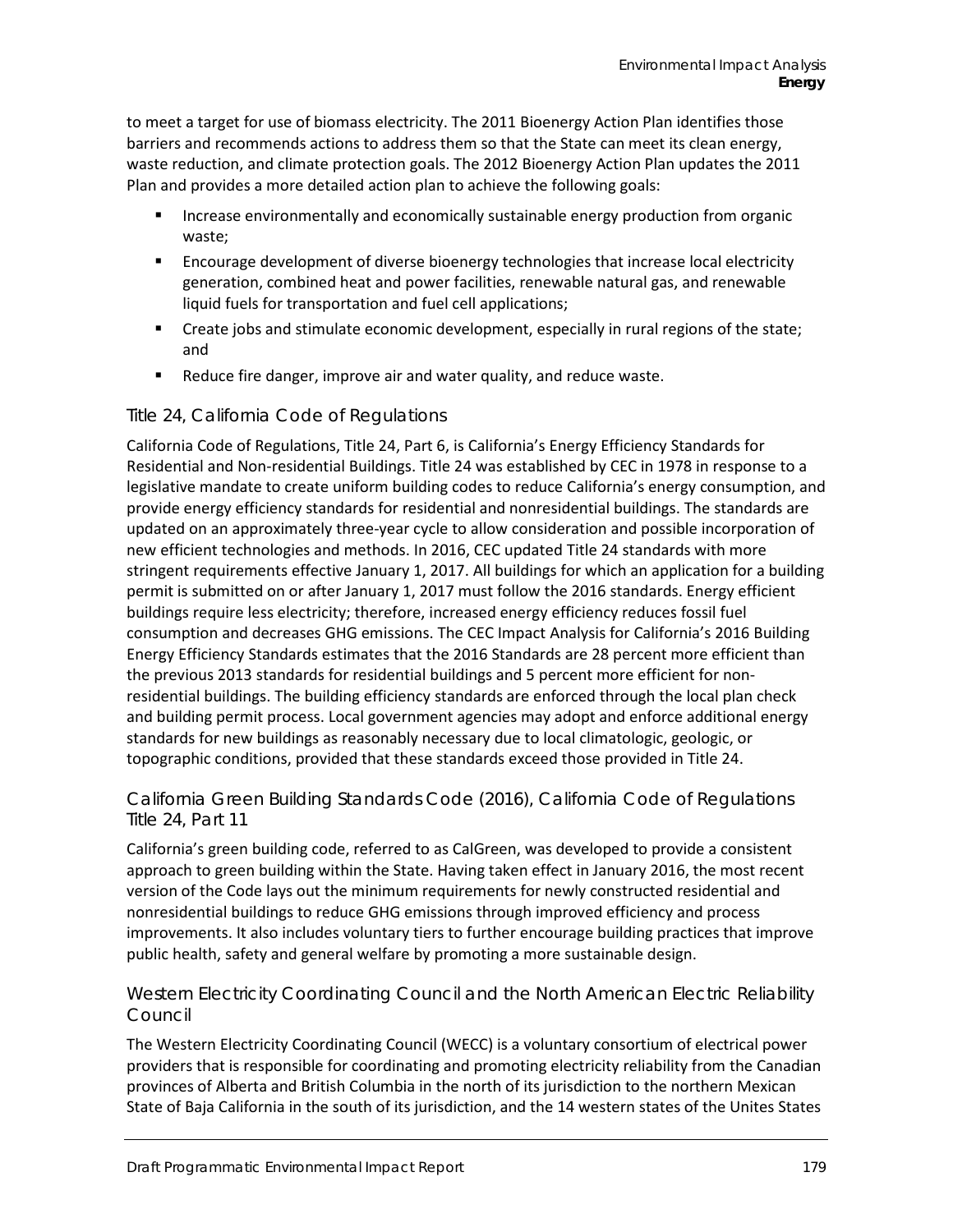(WECC 2015). Both the Modesto Irrigation District (MID) and Pacific Gas & Electric (PG&E) are member organizations of the WECC. The WECC has implemented Standard BAL-STD-002-0 to require reliable operation of the power system while ensuring adequate generating capacity at all times. The WECC Standard BAL-STD-002-0 requires its providers to:

- **Supply requirements for load variations;**
- Replace generating capacity and energy lost due to forced outages of generation or transmission equipment;
- Meet on-demand obligations; and
- **Replace energy lost due to curtailment of interruptible imports.**

#### *2016 California Gas Report*

The 2016 California Gas Report presents a comprehensive outlook for natural gas requirements and supplies for California through the year 2035. This report is prepared in even-numbered years, followed by a supplemental report in odd-numbered years, in compliance with California PUC Decision D.95-01-039. The below projections in the California Gas Report are for long-term planning and do not necessarily reflect the day-to-day operational plans of the utilities.

California natural gas demand, including volumes not served by utility systems, is expected to decrease at a rate of 1.4 percent per year from 2016 to 2035. The forecast decline is due to a combination of moderate growth in the Natural Gas Vehicle (NGV) market and across-the-board declines in all other market segments: residential, commercial, electric generation, and industrial markets.

Residential gas demand is expected to decrease at an annual average rate of 0.5 percent. Demand in the commercial market is expected to decline at an annual rate of 1.0 percent, and demand in the industrial market (non-refinery) is expected to decrease at an annual rate of 1.7 percent. Aggressive energy efficiency programs make a significant impact in managing growth in the residential, commercial, and industrial markets. Gas demand in the refinery industrial market sector is forecast to decline approximately 0.34 percent per year.

## **Local**

## *County Energy Conservation Strategies*

The following County energy conservation strategies have been described and incorporated in the Gap Analysis of the County's 2035 General Plan:

- **Energy Strategy 1: Renewable Energy/PACE Program.** The County shall develop and implement an incentive program to encourage the installation of solar hot water heaters and solar PV on existing and new developments. The County shall establish a Property Assessed Clean Energy (PACE) (AB 811) program and for residential and commercial energy efficiency retrofit projects.
- **Energy Strategy 2: Participation in PG&E Renewable Energy**. The County shall participate in PG&E's Renewable Energy programs.
- **Transportation Strategy 1: Complete Streets**. The County shall encourage the development of complete streets.
- **Water and Wastewater Strategy 1: Water Conservation**. The County shall achieve a 20 percent reduction in water and wastewater in 2020.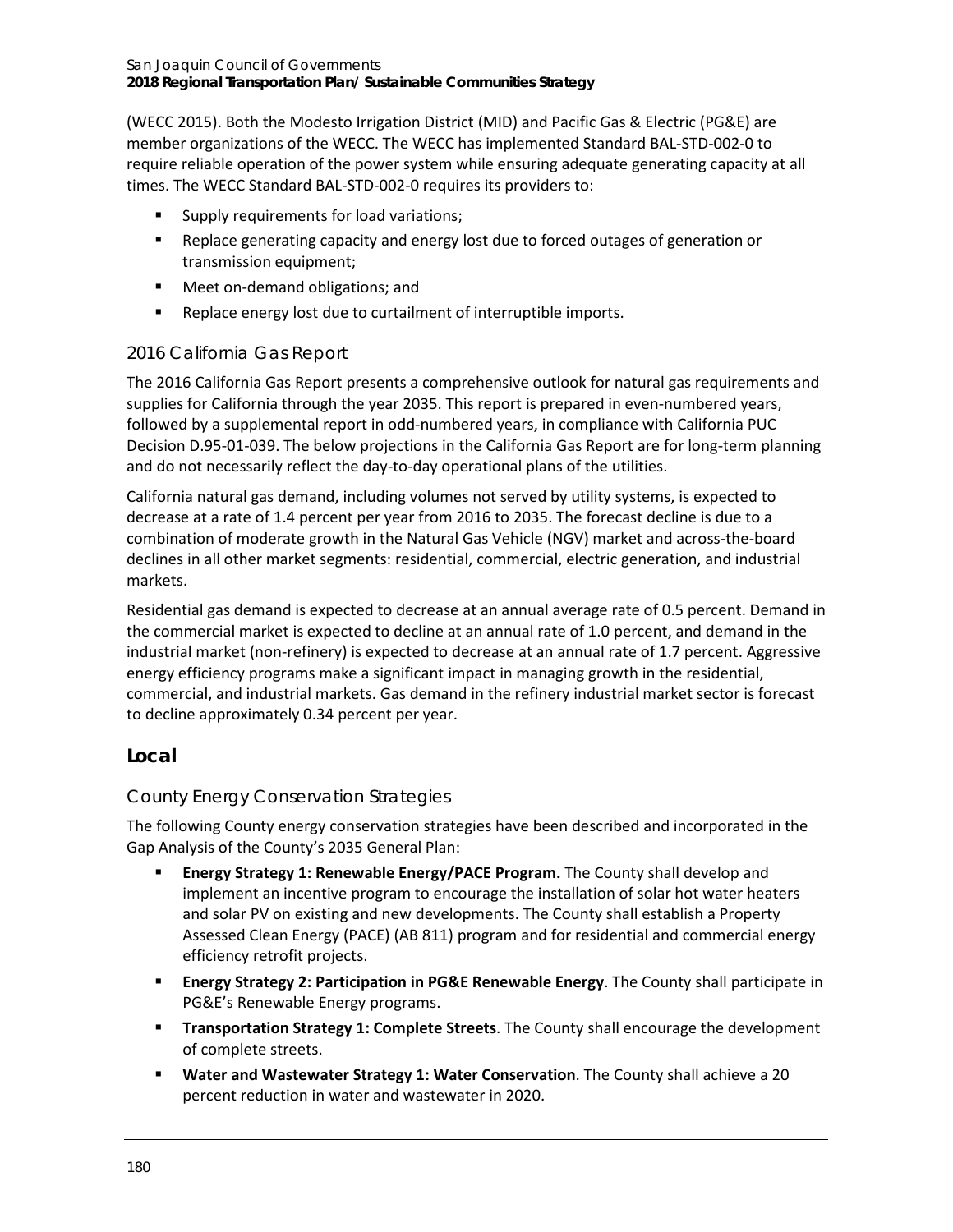- **Agriculture Strategy 1: Agricultural Equipment and Emissions**. The County shall implement the following measures pertaining to agricultural equipment and fuel efficiency:
	- Support SJVAPCD programs to fund equipment upgrades, retrofits, and replacement through the Carl Moyer heavy-duty vehicle and equipment program or other funding mechanisms (e.g., Rule 9510).
	- □ Work with SJVAPCD and stakeholders to identify practical and feasible options for fuelefficient agricultural equipment.
	- Work with agricultural organizations and stakeholders to provide workshops and presentations and outreach materials focused on promoting fuel efficient farm equipment and operations and encourage participation in the Carl Moyer incentive program.
- **Agriculture Strategy 4: Agricultural Energy Use**. The County shall work with agricultural organizations, irrigation districts, and stakeholders to develop an outreach and incentives program (e.g., rebate opportunities, waive permit fees, registration amnesty program) to encourage farmers to improve the efficiency of irrigation pumps.

# 4.6.2 Impact Analysis

# **a. Methodology and Significance Thresholds**

The following thresholds of significance were developed in accordance with Appendix F of the *CEQA Guidelines*, as well as based on the proposed 2018 RTP/SCS. The following Standards were used to evaluate the potential for energy impacts that may result from implementation of the 2018 RTP/SCS:

- 1. Result in an increase in overall per capita energy consumption relative to baseline conditions, or otherwise use energy in an inefficient, wasteful, or unnecessary manner;
- 2. Result in an increased reliance on fossil fuels and decreased reliance on renewable energy sources; and/or
- 3. Require or result in the construction of new energy facilities or the expansion of such facilities to adequately meet projected demands, the construction of which could cause a significant environmental effect.

# **Direct and Indirect Energy Consumption**

For this analysis, the calculation of total energy consumption follows the Input-Output methodology suggested by Caltrans (Caltrans Division of Engineering Services, Office of Transportation Laboratory, Energy and Transportation Systems, July 1983). It should be noted that the Caltrans methodology provides for the calculation of the cumulative energy consumption. Not only does the methodology include energy consumption that would be due solely to the construction of 2018 RTP/SCS projects, it also includes energy consumption that is not due to the 2018 RTP/SCS, but rather is due to socioeconomic growth (e.g., population and employment), land use policies, and the existing transportation infrastructure.

Energy consumption from transportation projects is categorized in terms of "direct" and "indirect" energy. Direct energy is the fuel that propels vehicles – it is consumed directly by the automobile, bus, or transit vehicle. Indirect energy is the energy needed to construct, operate, and maintain the roadway and rail system and manufacture and maintain the vehicles using the roadway and rail system (Caltrans 1983). Indirect energy accounts for construction-related energy (e.g., the energy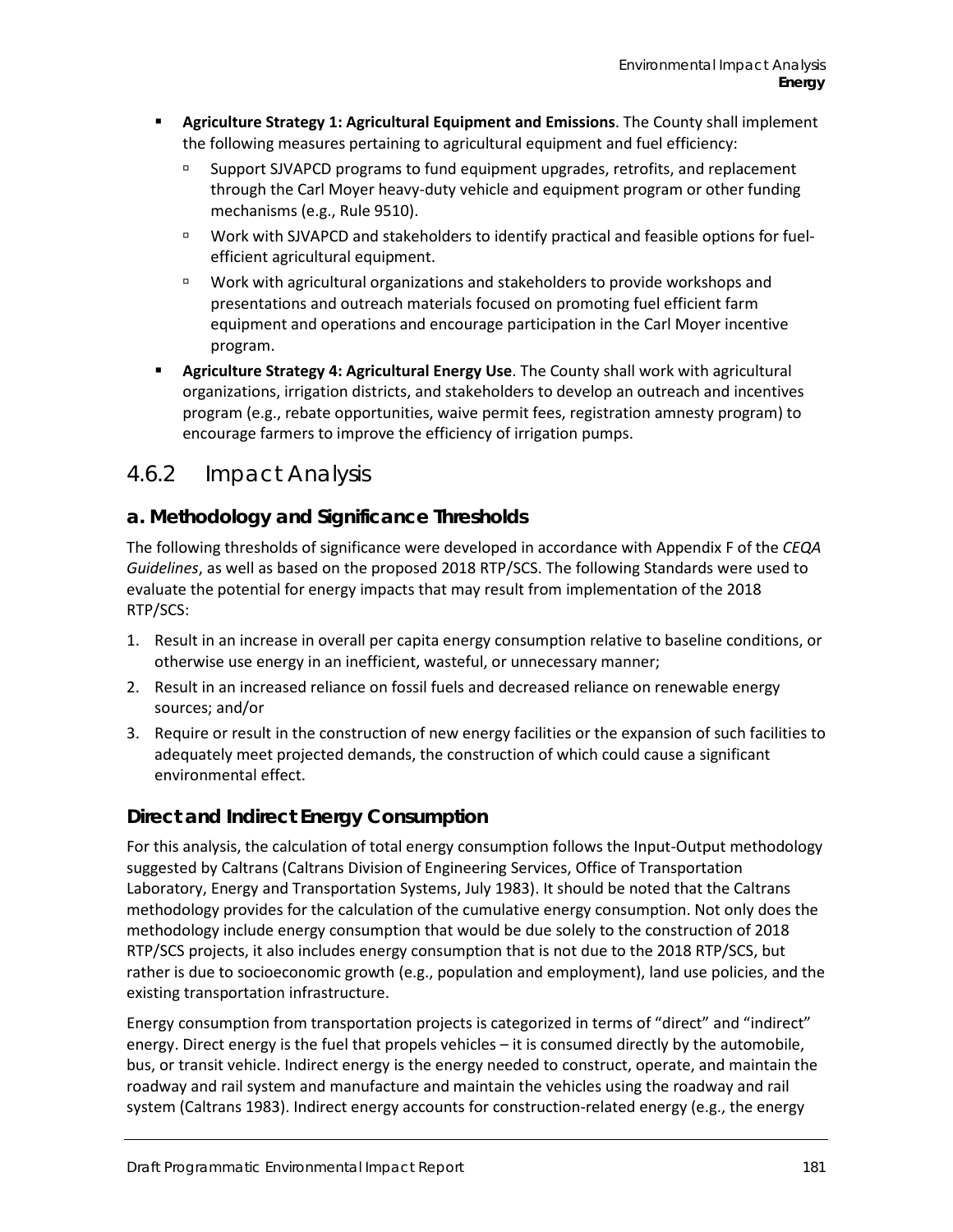#### San Joaquin Council of Governments **2018 Regional Transportation Plan/ Sustainable Communities Strategy**

required to construct transportation improvements), which is anticipated to be consumed through the life of the plan as several transportation improvement projects may be undertaken concurrently, and is therefore characterized as a long-term, operational energy use. Indirect energy also accounts for the maintenance of a roadway over the life of a project, which is also considered a long-term, operational energy use.

## *Direct Energy Consumption*

Direct energy is that energy used in the daily operation of the transportation system, including the propulsion of passenger vehicles (automobiles, vans and trucks) and transit vehicles, including buses and trains. The direct energy analysis for the project is based on baseline (2015) and 2042 VMT with and without the 2018 RTP/SCS (as analyzed in Section 4.14, *Transportation and Circulation*).

The 2015 gasoline and diesel fuel consumption data for San Joaquin County was converted to Btu (refer to [Table 18\)](#page-3-1) and divided by region-wide daily VMT (refer to [Table 17\)](#page-3-0) to derive a regional Btu/VMT conversion factor of 9,132 Btu per VMT.

It should be noted that the Btu/VMT factor is forecast to continue to decrease into the future as a result of improved fuel economy, particularly if the fleet-wide goal of 35 mpg by year 2020 proposed under the Energy Independence and Security Act is met. Applying the 2015-based factor to 2018 RTP/SCS horizon year (2042) VMT therefore provides a conservative evaluation of energy consumption, as the energy efficiency of vehicles in 2042 is likely to be higher than the current fuel efficiency of vehicles.

## *Indirect Energy Consumption*

Indirect energy is the energy required to construct, operate, and maintain the transportation network, as well as to manufacture and maintain on-road vehicles and transit vehicles. Therefore, construction-related impacts associated with the 2018 RTP/SCS are included in the indirect energy analysis. The indirect energy analysis was conducted using the Input-Output methodology developed by Caltrans (1983). This method converts VMT, lanes miles, or construction dollars into energy consumption based on data from other transportation projects in the United States[. Table 19](#page-11-0) shows the indirect energy consumption factors used in this analysis. It should be noted that indirect energy consumption due to production of fuel and transportation/transmission to the end users is not included in this analysis, as any such analysis would be speculative.

| Mode                   | Factor (Btu/VMT) |  |
|------------------------|------------------|--|
| <b>Manufacturing</b>   |                  |  |
| Passenger Vehicles     | 1,410            |  |
| <b>Transit Buses</b>   | 3,470            |  |
| Roadway (Construction) | 27,300           |  |
| Rail (Construction)    | 2,108            |  |
| <b>Maintenance</b>     |                  |  |
| Passenger Vehicles     | 1,400            |  |
| <b>Transit Buses</b>   | 13,142           |  |
| Rail                   | 7,060            |  |
| Source: Caltrans 1983  |                  |  |
|                        |                  |  |

## <span id="page-11-0"></span>**Table 19 Indirect Energy Consumption Factors**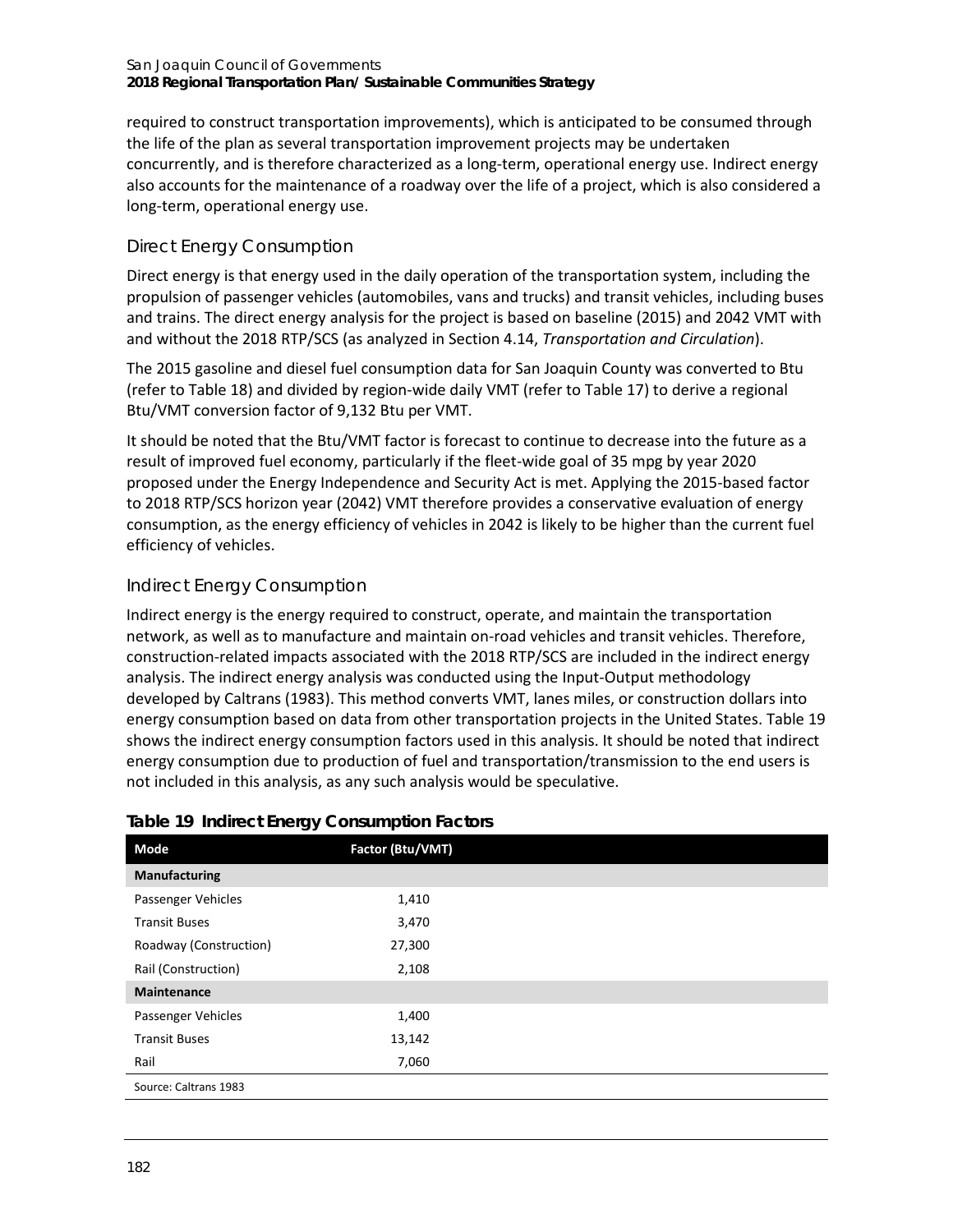## **b. Project Impacts and Mitigation Measures**

This section describes generalized impacts associated with the 2018 RTP/SCS. Due to the programmatic nature of the 2018 RTP/SCS, a precise, project-level analysis of the specific impacts associated with individual transportation and land use projects is not possible at this time. In general, implementation of proposed transportation improvements and future projects under the land use scenario envisioned by the 2018 RTP/SCS could result in impacts as described in the following sections.

| <b>Threshold 1:</b> Result in an increase in overall per capita energy consumption relative to baseline<br>conditions, or otherwise use energy in an inefficient, wasteful, or unnecessary<br>manner |
|------------------------------------------------------------------------------------------------------------------------------------------------------------------------------------------------------|
| <b>Threshold 2:</b> Result in an increased reliance on fossil fuels and decreased reliance on renewable<br>energy sources                                                                            |

**IMPACT E-1 FUTURE TRANSPORTATION IMPROVEMENT PROJECTS AND IMPLEMENTATION OF THE LAND USE SCENARIO ENVISIONED BY THE 2018 RTP/SCS WOULD INCREASE DEMAND FOR ENERGY BEYOND EXISTING CONDITIONS. HOWEVER, THE 2018 RTP/SCS WOULD NOT RESULT IN INEFFICIENT, UNNECESSARY, OR WASTEFUL DIRECT OR INDIRECT CONSUMPTION OF ENERGY, AND WOULD BE CONSISTENT WITH APPLICABLE FEDERAL, STATE, AND LOCAL ENERGY CONSERVATION POLICIES. THIS IMPACT WOULD BE LESS THAN SIGNIFICANT.**

Daily operation of the regional transportation system uses energy in the form of fuel consumed by propulsion of passenger vehicles (automobiles, vans, and trucks) and transit vehicles (buses and trains). Some highway and roadway improvements included in the 2018 RTP/SCS would increase vehicle capacity, allowing a greater number of vehicles to use facilities in the region. Other improvement projects involve the increase in amount of rail cars in the region. However, increasing capacity and improving roadways and intersections does not necessarily result in an increase in motor vehicle trips. Increases in motor vehicle trips are primarily a combined function of population and employment growth. It should be noted that population growth and growth in VMT would occur within the region regardless of whether the 2018 RTP/SCS is implemented. As a result, energy consumption as it relates to vehicles would increase beyond the 2015 baseline in any scenario. However, many 2018 RTP/SCS projects (e.g., bikeway and pedestrian projects, rail projects, transit projects, active transportation projects, transportation control improvements, etc.) would improve the availability of alternative transportation modes, and help reduce congestion and resultant air pollutants in the SJCOG region.

Construction and maintenance of the proposed 2018 RTP/SCS projects would result in short-term consumption of energy resulting from the use of construction equipment and processes. In addition, roadway and transit construction materials, such as asphalt, concrete, surface treatments, steel, rail ballast, as well as building materials, require energy to be produced, and would likely be used in projects that involve new construction or replacement of older materials, as well as construction of future infill and transit oriented development (TOD) projects envisioned by the 2018 RTP/SCS. The California Green Building Standards Code (CalGreen) includes specific requirements related to recycling, diversion rates, construction materials, and energy efficiency standards, which would apply to construction of roadway and transit improvement projects, as well as future infill and TOD envisioned by the 2018 RTP/SCS and would help to minimize waste and energy consumption. All construction and maintenance conducted pursuant to the 2018 RTP/SCS, or as a result of operational improvements made by the 2018 RTP/SCS, would be required to comply with CalGreen[.](#page-13-0)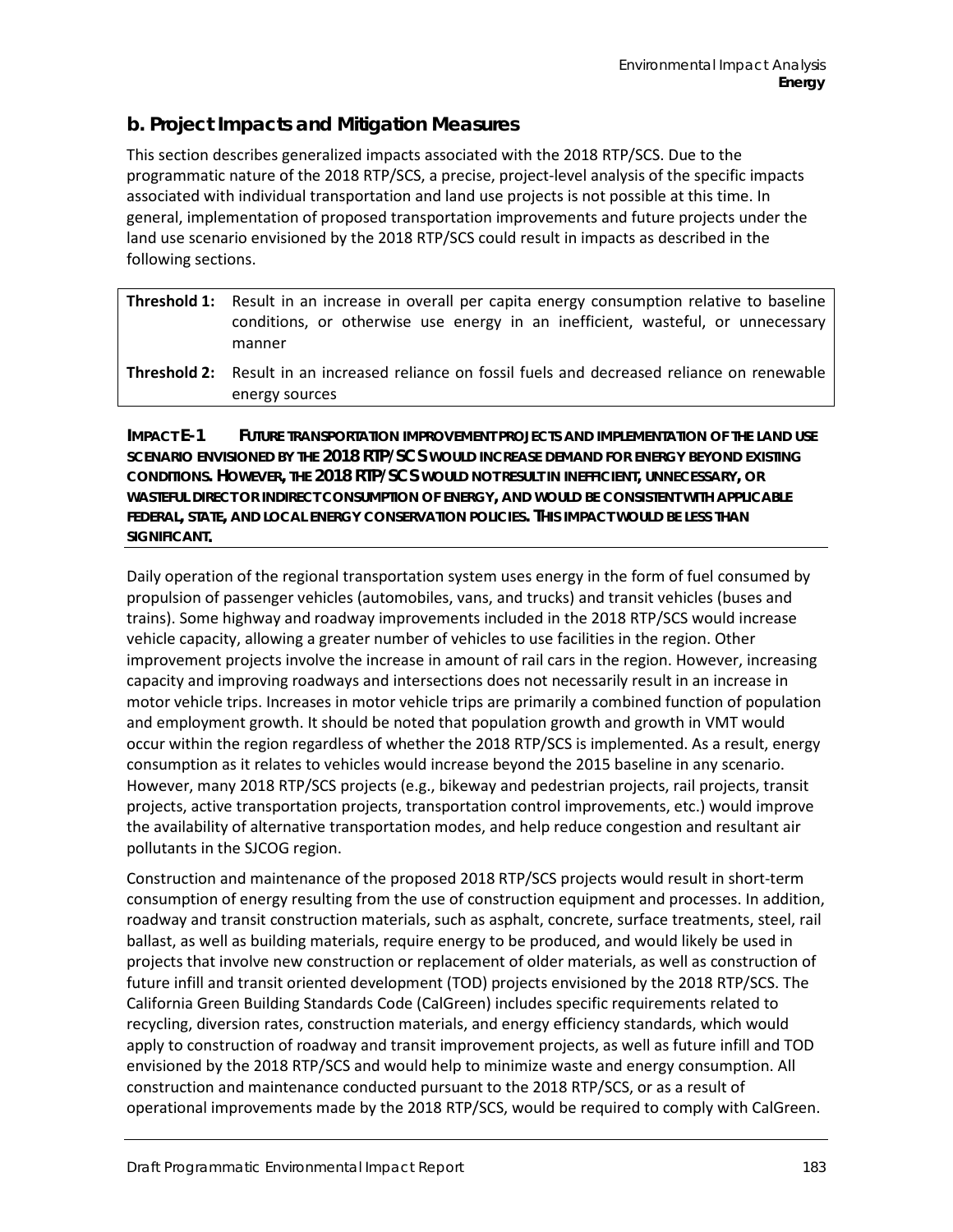<span id="page-13-0"></span>[Table 20](#page-13-0) shows the VMT and estimated fuel consumption translated into energy use (Btu) in the SJCOG region under existing (2015) conditions and the 2018 RTP/SCS, as well as the "no build" scenario.

| Year                        | <b>Daily VMT</b> | <b>Direct Daily</b><br><b>Energy Use</b><br>(Billion Btu) | <b>Indirect</b><br><b>Energy Use</b><br>(Daily<br><b>Billion Btu)</b> | <b>Total</b><br><b>Energy Use</b><br>(Daily<br><b>Billion Btu)</b> | <b>Per Capita Energy</b><br>Use (Daily<br><b>Thousand Btu)</b> |
|-----------------------------|------------------|-----------------------------------------------------------|-----------------------------------------------------------------------|--------------------------------------------------------------------|----------------------------------------------------------------|
| Baseline (2015)             | 17,868,785       | 163.18                                                    | 53.66                                                                 | 216.84                                                             | 299.71                                                         |
| 2018 RTP/SCS                | 23.276.601       | 212.56                                                    | 69.90                                                                 | 282.46                                                             | 268.95                                                         |
| "No Build" 2042<br>Scenario | 22,886,360       | 209.00                                                    | 68.73                                                                 | 277.73                                                             | 264.45                                                         |

#### <span id="page-13-1"></span>**Table 20 Direct and Indirect Transportation Energy Use**

Notes: Daily VMT and Btu/VMT used to identify direct daily energy use utilizes information found i[n Table 17](#page-3-0) an[d Table 18.](#page-3-1) Indirect energy use utilizes Daily VMT data fro[m Table 17](#page-3-0) and applies the energy consumption rates found in Caltrans' *Energy and Transportation Systems* (1983). Per capita results are identified by adding the direct and indirect energy use for each scenario and dividing by the 2015 population (723,496) (U.S. Census Bureau 2017) and the forecasted 2042 population (1,050,218) (SJCOG 2018).

Sources: California Department of Transportation (Caltrans). July 1983. *Energy and Transportation Systems*. http://www.oregon.gov/ODOT/GeoEnvironmental/Docs\_Environmental/Energy\_Trans\_Systems.pdf.

As shown in [Table 20,](#page-13-1) region-wide VMT and total energy use would increase over time as the result of regional socioeconomic (population and employment) growth. However, the 2018 RTP/SCS would result in an approximately 10 percent decrease in per capita energy usage when compared to baseline conditions.

# **Transportation Improvement Projects**

The transportation improvements proposed under the 2018 RTP/SCS would result in a more efficient transit system. The 2018 RTP/SCS would result in greater availability of public transit and other alternative modes of transportation, such as Complete Streets and active transportation. For instance, the widening of Airport Way from four to six lanes between State Route 120 and Lathrop Road would help reduce idle time and provide congestion relief for traffic along this corridor. The reduction in overall congestion resulting from these service level improvements would reduce fuel consumption and promote fuel efficiency beyond what can be quantified in the above analysis.

New transportation facilities that require energy for operation, such as signal lighting; roadway, pedestrian, or parking lot lighting; and electronic equipment, would contribute to an increase in energy demand. New landscaping irrigation also increases energy demand through water pumping and treatment. However, energy consumption is not anticipated to be unnecessary or wasteful, as all lighting, signage, and irrigation systems would comply with applicable energy efficiency requirements within the California Building Code.

# **Land Use Changes**

The 2018 RTP/SCS envisions a regional land use scenario that promotes mixed-use and infill development in existing commercial corridors in combination with high-quality transit service and improved bicycle and pedestrian infrastructure. Mixed-use and infill projects would help reduce VMT and energy use because they would locate people closer to existing goods and services, thereby resulting in shorter vehicle trips and/or promoting walking or biking, and they would locate people closer to existing transportation hubs, thereby encouraging the use of alternative modes of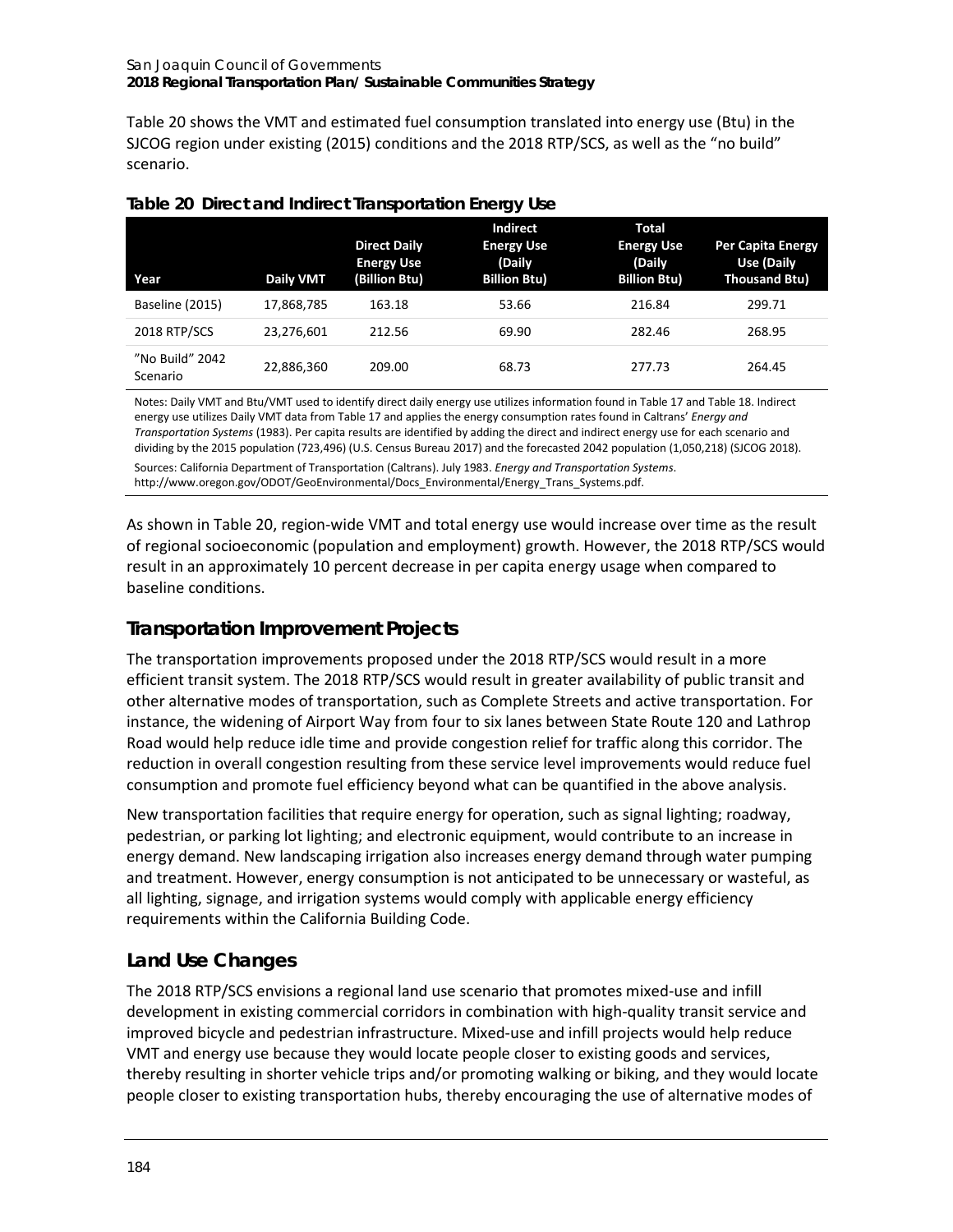transit (e.g., buses) and resulting in fewer vehicle trips. Operation of future infill projects would increase overall demand for energy beyond existing demand; however, such development would not require unusual, unnecessary, or wasteful amounts of energy. Future mixed-use and infill projects are anticipated to be constructed using standard building practices. These projects would also be subject to CalGreen and Title 24 of the California Energy Code, which set forth specific energy efficiency requirements related to design, construction methods and materials.

# **Consistency with Energy Conservation Policies**

As previously discussed, the 2018 RTP/SCS would result in an approximately 10 percent decrease in per capita energy use in the region and would not result in energy used in an unnecessary or wasteful manner. Although implementation of the 2018 RTP/SCS would result in greater net energy consumption than 2015 baseline conditions, the 2018 RTP/SCS would not result in the inefficient, wasteful, or unnecessary consumption of energy if it is consistent with existing relevant energy conservation policies. Accordingly, inconsistencies between the 2018 RTP/SCS and adopted plans and policies related to energy conservation have not been identified. The discussion below further examines consistency with adopted plans and policies related to energy conservation.

SJCOG monitors regulations related to fuel efficiency standards and alternative fuel vehicles. The 2018 RTP/SCS would not conflict with such regulations (e.g., *Energy Policy and Conservation Act* and *CAFE Standards*, *EPAct*, *Energy Independence and Security Act of 2007*, *AB 1493: Reduction of Greenhouse Gas Emissions*, *AB 1007: State Alternative Fuels Plan*).

The 1975 *Warren-Alquist Act* established the California Energy Resource Conservation and Development Commission, now known as the California Energy Commission (CEC), and established a State policy to reduce wasteful, uneconomical, and unnecessary uses of energy. Based on the data above, and explained in the conclusion below, the 2018 RTP/SCS would not result in wasteful, inefficient, or unnecessary use of energy. Therefore, the 2018 RTP/SCS is consistent with the *Warren-Alquist Act*.

Senate Bill (SB) 1078, as accelerated by Executive Order S014-08, establishes a renewable portfolio standard for electricity supply, and requires that retail sellers of electricity, including investor-owned utilities and community choice aggregators, provide 33 percent of their supply from renewable sources by 2020. In addition, the California Energy Action Plan (most recently updated in February 2008) includes a set of strategies to address California's future energy needs, including policy areas such as climate change, transportation-related energy issues, and research and development activities. The proposed 2018 RTP/SCS would not conflict with these policies. Refer to Section 4.8, *Greenhouse Gas Emissions/Climate Change,* for a discussion of greenhouse gas emissions reductions related to the proposed 2018 RTP/SCS.

As discussed in Section 2.0, *Project Description*, and consistent with the requirements of SB 375, SJCOG has the responsibility to prepare a Sustainable Communities Strategy (SCS) as part of the RTP. SB 375 requires each MPO to demonstrate, through the development of an SCS, how its region will integrate transportation, housing, and land use planning to meet the GHG reduction targets set by the State. In addition to creating requirements for MPOs, it also creates requirements for the California Transportation Commission (CTC) and the California Air Resources Board (CARB). Some of the requirements include the following:

 The California Transportation Commission (CTC) must maintain guidelines for the travel demand models Metropolitan Planning Organizations (MPO) develop for use in the preparation of their MTPs.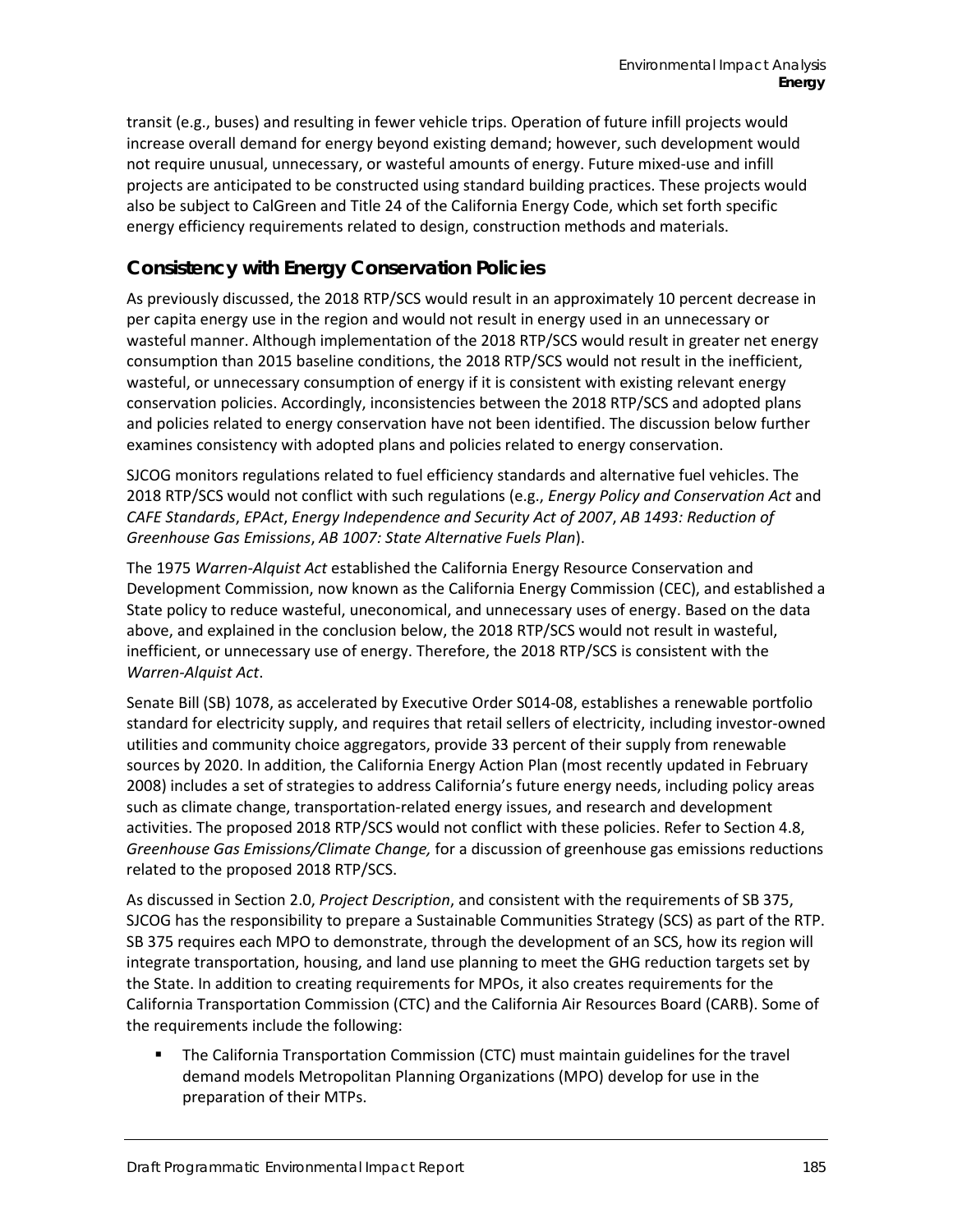**2018 Regional Transportation Plan/ Sustainable Communities Strategy**

- California Air Resources Board (CARB) must develop regional GHG emission reduction targets for automobiles and light trucks for 2020 and 2035.
- **Each MPO must prepare an SCS as part of its MTP to demonstrate how it will meet the** regional GHG targets.
- Each MPO must adopt a public participation plan for development of the SCS that includes informational meetings, workshops, public hearings, consultation, and other outreach efforts.
- **IF an SCS cannot achieve the regional GHG target, the MPO must prepare an Alternative** Planning Strategy (APS) showing how it would achieve the targets with alternative development patterns, infrastructure, or transportation measures and policies.
- **Each MPO must prepare and circulate a draft SCS at least 55 days before it adopts a final** MTP.
- After adoption, each MPO must submit its SCS to the CARB for review.
- CARB must review each SCS to determine whether or not, if implemented, it would meet the GHG targets. CARB must complete its review within 60 days.

The proposed 2018 RTP/SCS complies with these requirements and would not conflict with the *CTC Guidelines*.

SB 375 directed CARB to establish regional on-road GHG per capita emissions reduction targets from light-duty trucks and passenger vehicles for 2020 and 2035. For the SJCOG region, the targets set by CARB are "not to exceed 2005 emissions levels" by 2020 and a ten percent reduction by 2035. Implementation of the 2018 RTP/SCS will help the region achieve its SB 375 and AB 32 GHG emissions reduction targets; thus, the 2018 RTP/SCS is consistent with the requirements of SB 375, as well as AB 32.

In addition, many 2018 RTP/SCS projects promote energy efficiency as they support implementation of the San Joaquin Valley Air Pollution Control District's (SJVAPCD) 2016 Ozone Plan and 2016 PM2.5 Plan transportation control measures including transportation demand management, transportation system management, commuter and public transit; rail, bike, and pedestrian programs, among others (refer to Section 4.2, *Air Quality*).

Locally, the proposed 2018 RTP/SCS would be consistent with the 2035 San Joaquin County General Plan. The County's General Plan encourages the use of renewable energy, energy conservation, and energy efficiency techniques in all new building design, orientation, and construction, and support of alternative transportation and fuels. As described above, the 2018 RTP/SCS includes TDM and TSM intended to improve the efficiency and effectiveness of the transportation system, reducing fuel consumption, transit and other alternative modes of transportation, such as new pedestrian and bicycle facilities, and promotes mixed-use and infill development.

In summary, the 2018 RTP/SCS would not result in wasteful or inefficient energy consumption within the region, and is generally consistent with applicable policies regarding energy conservation. Therefore, the 2018 RTP/SCS would not have a significant impact on energy. Impacts would be less than significant.

## **Mitigation Measures**

No Mitigation Measures are required.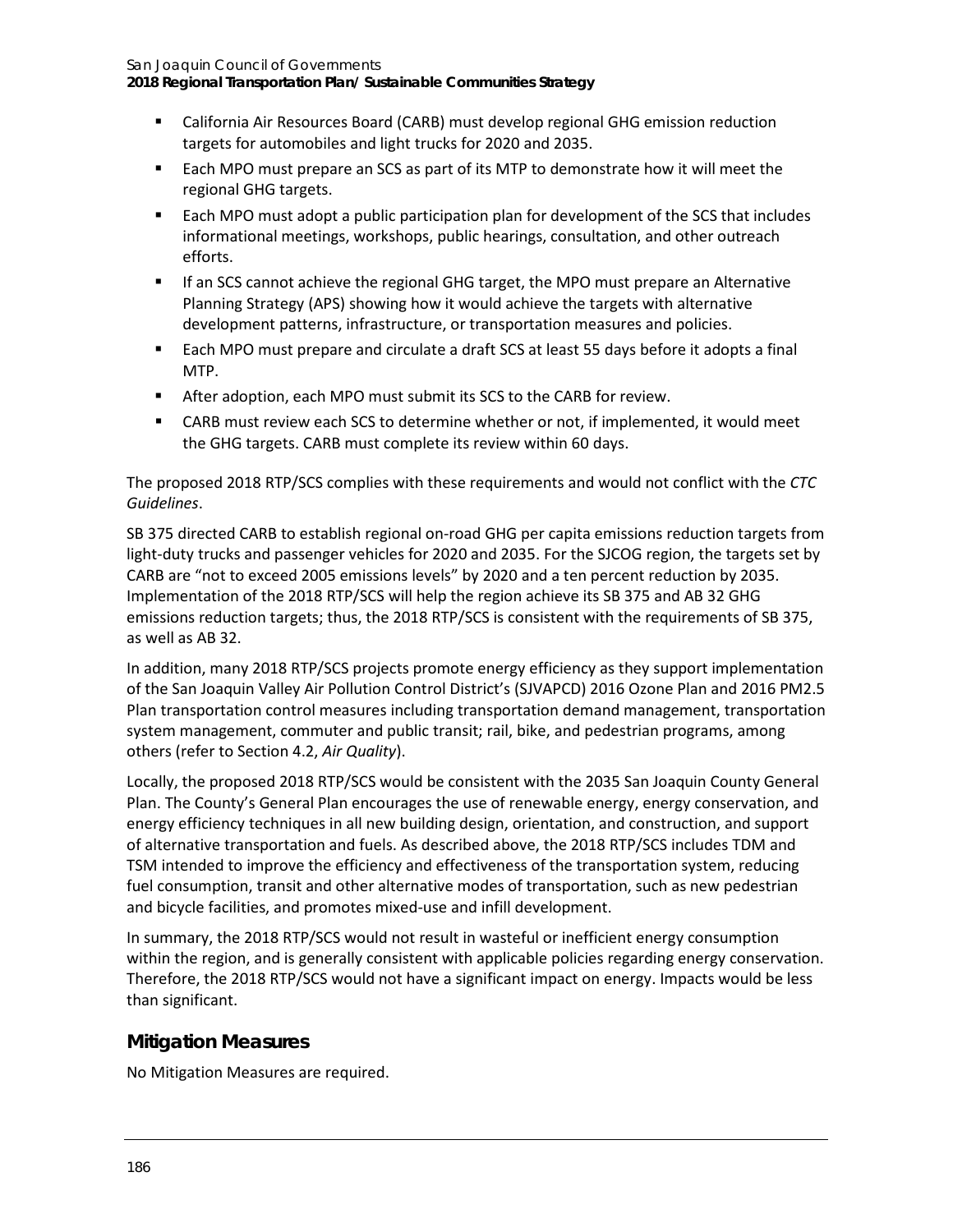# **Significance After Mitigation**

Impacts would be less than significant without mitigation.

#### **Threshold 3:** Require or result in the construction of new energy facilities or the expansion of such facilities to adequately meet projected demands, the construction of which could cause a significant environmental effect

#### **IMPACT E-2 IMPLEMENTATION OF THE 2018 MTP/SCS WOULD GENERATE ENERGY DEMAND THAT WOULD NOT REQUIRE THE CONSTRUCTION OF NEW ENERGY FACILITIES OR THE EXPANSION OF EXISTING FACILITIES. IMPACTS WOULD BE LESS THAN SIGNIFICANT.**

As shown in [Table 20,](#page-13-1) implementation of the 2018 RTP/SCS would result in an approximately 10 percent increase in per capita energy consumption compared to 2015 baseline conditions. However, implementation of the 2018 RTP/SCS would not increase net energy demand that would require new or expanded energy facilities, including power plants, distributed generation, electrical transmission and distribution infrastructure, and natural gas facilities (e.g., storage, pipelines).

PG&E, which supplies the entire Plan Area with natural gas and much of the Plan Area with electricity, utilizes a long-term planning process to plan for increased energy demand in the future with its publication of ten-year Transmission Plans. The most recent, *2010 Electric Transmission Grid Expansion Plan*, details planned projects between 2010 and 2020 that aim to ensure compliance with North American Electric Reliability Corporation (NERC) standards, improve transmission system access for renewable generation to meet Renewable Portfolio Standard (RPS) goals and targets, improve service reliability for end users and coordinate long-term plans for PG&E's transmission system (PG&E 2010). Some projects encompassed within this Transmission Plan are located in San Joaquin County, including the addition of a line reconductor and circuit breaker, increased transmission capacity at a Tesla 115 kv plant, the addition of a second Valley Springs Transformer rated at 200 mega-volt ampere (MVA), and the replacement of limiting switches with larger ones (PG&E 2010). However, each of these projects are expected to be complete and in-service at this time as the most recent one, the replacement of limiting switches, had a targeted in-service date of 2015. Each Transmission Plan published by PG&E is a ten-year planning document, thus, PG&E will continue to assess the reliability and capacity of its energy facilities every ten years based on critical system conditions, growth assumptions and study years agreed upon by the California Independent System Operator Corporation (Cal-ISO) and participating stakeholders.

Additionally, Cal-ISO's *2016-2017 Transmission Plan* provides a comprehensive evaluation of the Cal-ISO transmission grid to identify upgrades needed to successfully meet California's policy goals, in addition to examining conventional grid reliability. The *2016-2017 Transmission Plan* identified two reliability-driven transmission goals to ensure compliance with North American Electric Reliability Corporation (NERC) requirements and Cal-ISO standards. However, these projects are located within Southern California Edison's (SCE) service area and the *2016-2017 Transmission Plan* further identified that no new transmission projects would be needed to meet California's 2020 renewables portfolio standard (RPS).

Implementation of the 2018 RTP/SCS would not result in energy demand that would require new or the expansion of existing energy facilities that could impose short-term construction-related impacts and long-term operational impacts, such as air quality, noise, traffic, and other resource areas. As stated above, no projects have been identified as needed to meet new policy-driven or economic-driven energy demands by PG&E, which owns and operates a majority of electricity and